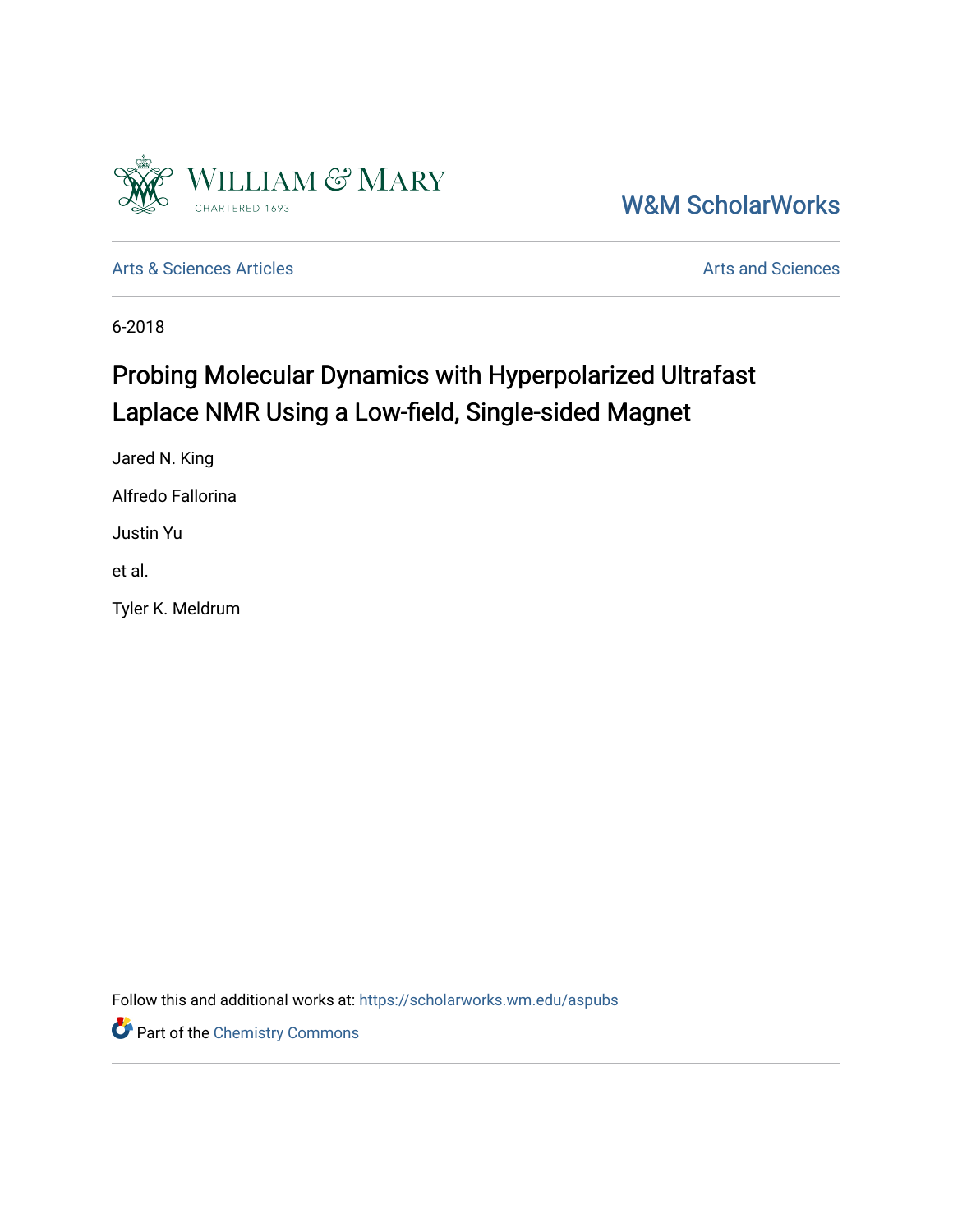# **Chemical Science**

# EDGE ARTICLE





Cite this: DOI: 10.1039/c8sc01329b

All publication charges for this article have been paid for by the Royal Society of Chemistry

Received 21st March 2018 Accepted 27th June 2018 DOI: 10.1039/c8sc01329b rsc.li/chemical-science

### Introduction

Multidimensional NMR experiments, such as those used to determine the 3D structures of proteins, $<sup>1</sup>$  are indispensable in</sup> modern chemical analysis because they significantly improve the resolution relative to 1D experiments and can correlate different NMR parameters. Traditional multidimensional experiments require a large number of repetitions in order to collect the indirect dimensions, resulting in long experiment times, ranging from minutes to even days.<sup>2</sup> Ultrafast NMR spectroscopy, introduced in 2002,<sup>3-6</sup> can deliver 2D NMR spectra in a single scan. The method is based on the encoding of various evolution periods into spatially distinct regions of the sample using simultaneous gradient fields and adiabatic frequency-swept pulses. The data is read by applying the principles of magnetic resonance imaging (MRI). The method

# Probing molecular dynamics with hyperpolarized ultrafast Laplace NMR using a low-field, singlesided magnet†

Jared N. King,<sup>a</sup> Alfredo Fallorina,<sup>a</sup> Justin Yu,<sup>a</sup> Guannan Zhang,‡<sup>b</sup> Ville-Veikko Telkki, D<sup>c</sup> Christian Hilty D<sup>b</sup> and Tyler Meldrum D<sup>\*a</sup>

Laplace NMR (LNMR) offers deep insights on diffusional and rotational motion of molecules. The so-called "ultrafast" approach, based on spatial data encoding, enables one to carry out a multidimensional LNMR experiment in a single scan, providing from 10 to 1000-fold acceleration of the experiment. Here, we demonstrate the feasibility of ultrafast diffusion– $T_2$  relaxation correlation ( $D-T_2$ ) measurements with a mobile, low-field, relatively low-cost, single-sided NMR magnet. We show that the method can probe a broad range of diffusion coefficients (at least from  $10^{-8}$  to  $10^{-12}$  m<sup>2</sup> s<sup>-1</sup>) and reveal multiple components of fluids in heterogeneous materials. The single-scan approach is demonstrably compatible with nuclear spin hyperpolarization techniques because the time-consuming hyperpolarization process does not need to be repeated. Using dynamic nuclear polarization (DNP), we improved the NMR sensitivity of water molecules by a factor of  $10^5$  relative to non-hyperpolarized NMR in the 0.3 T field of the single-sided magnet. This enabled us to acquire a  $D-T_2$  map in a single, 22 ms scan, despite the low field and relatively low mole fraction (0.003) of hyperpolarized water. Consequently, low-field, hyperpolarized ultrafast LNMR offers significant prospects for advanced, mobile, low-cost and highsensitivity chemical and medical analysis. **CD** CHE ARTICLE<br> **CO** Check for unders **article is article in the common access Article is an article in the common access Article is like the common access Article is a second and the common access Article is like the co** 

enables the investigation of fast molecular processes in real time. It also facilitates the use of modern nuclear spin hyperpolarization techniques, such as dynamic nuclear polarization (DNP);<sup>7</sup> parahydrogen-based methods,<sup>8</sup> including signal amplification by reversible exchange  $(SABRE)$ ; and spinexchange optical pumping (SEOP) of noble gases.<sup>10</sup> Though each of these hyperpolarization methods alone can boost the sensitivity of the experiment by several orders of magnitude, they are more useful in combination with ultrafast methods that do not require multiple indirect points as the (timeconsuming) process of generating hyperpolarization does not need to be repeated.<sup>11-13</sup> So far, ultrafast NMR experiments have mainly been carried out on high-field NMR instruments, but some recent applications with a high-resolution benchtop instrument equipped with a gradient coil have also been reported.14–16

Single-sided NMR has been used in the past two decades to characterize physical properties of various samples, including paintings, $17,18$  coatings, $19,20$  buildings and building materials, $21,22$ polymers and elastomers,<sup>23,24</sup> food,<sup>25,26</sup> and even humans.<sup>27-29</sup> Single-sided magnets have several advantages over traditional NMR hardware: they are portable; they are less costly; and they impose only loose restrictions on sample geometry, allowing non-invasive measurements of large objects like paintings and buildings. However, unlike in traditional high-field NMR or high-resolution benchtop instruments, chemical shi

YAL SOCIETY<br>**CHEMISTRY** 

a Department of Chemistry, The College of William & Mary, Williamsburg, Virginia 23187-8795, USA. E-mail: tkmeldrum@wm.edu

b Department of Chemistry, Texas A&M University, 3255 TAMU, College Station, Texas 77843, USA

c NMR Research Unit, Faculty of Science, University of Oulu, 90014 Oulu, Finland

<sup>†</sup> Electronic supplementary information (ESI) available: Experimental details and numerical results pertaining to the  $D-T_2$  maps. See DOI: 10.1039/c8sc01329b

<sup>‡</sup> Present addresses: Department of Chemistry, Duke University; Durham, North Carolina 27708, USA.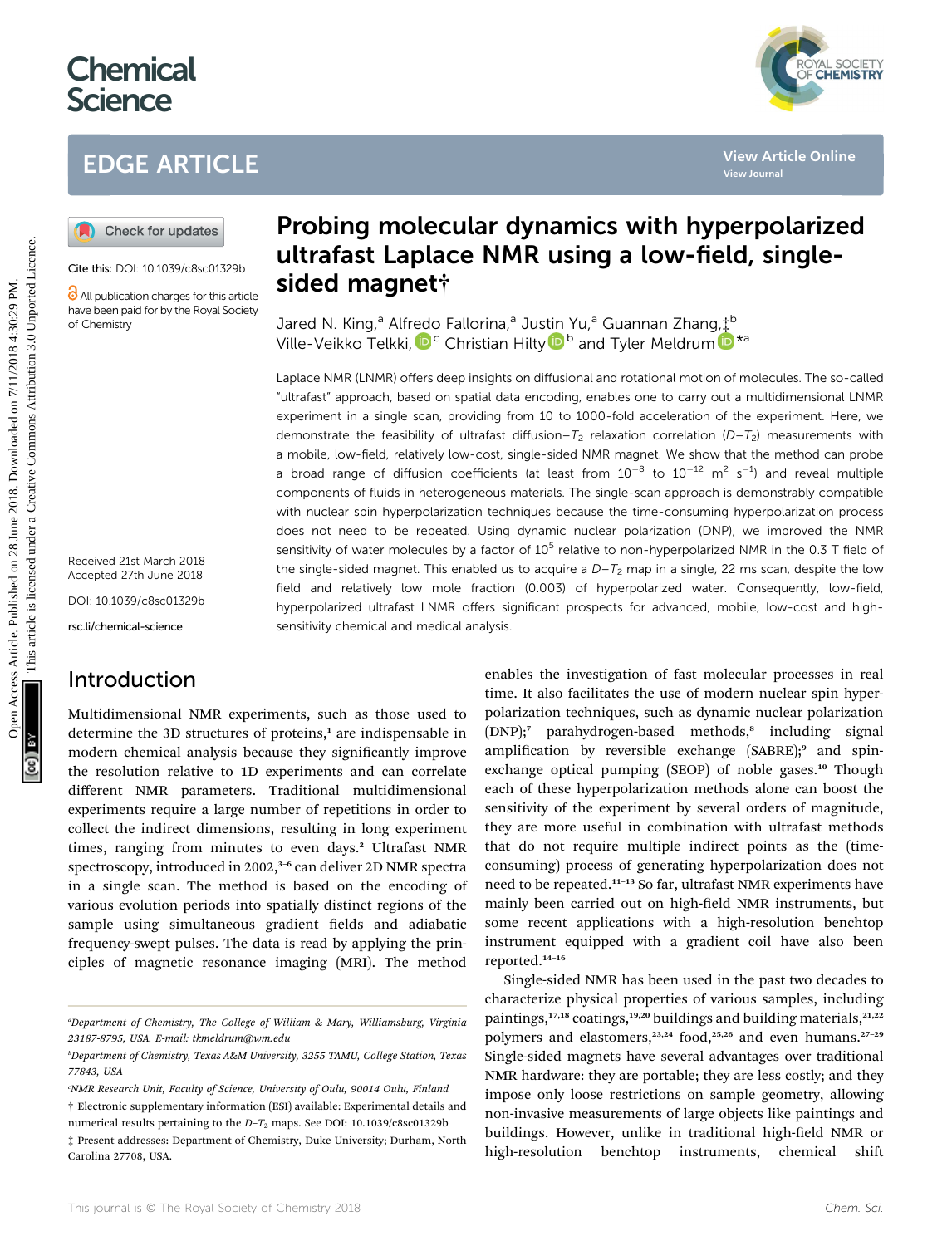information is inaccessible in the strongly inhomogeneous magnetic field of single-sided devices. Instead, single-sided devices characterize physical properties of materials by measuring spin–lattice  $(T_1)$  and spin–spin  $(T_2)$  relaxation, molecular self-diffusion coefficients (D), and other NMR parameters that rely on NMR signal attenuation.<sup>30</sup> As with highfield NMR, multidimensional data  $(e.g., T_1-T_2, D-T_2)^{31-33}$  can be determined by repeating measurements with different evolution time delays and employing an appropriate data transformation. Whereas NMR spectroscopy relies on the Fourier transform to connect the time and frequency domains, NMR relaxometry and diffusometry use the inverse Laplace transform (ILT) to extract relaxation time and diffusion coefficient distributions from the measurement data;<sup>31</sup> both relaxation and diffusion measurements are a subset of Laplace NMR (LNMR). Only since the early 2000s have reliable ILT algorithms been available to researchers, enabling robust interpretation of NMR relaxation measurements.<sup>34-36</sup> Previous research has demonstrated single-shot determination of diffusion coefficients by encoding relaxation into the shape of the NMR signal in the time domain;<sup>37-39</sup> however, these experiments are typically done in magnetic field gradients much weaker than those provided by single-sided magnets and they have not generated simultaneous correlation between  $T_2$  and D. Openical Science<br>
Information is interestible in the strongly-minimageneous varied in order on the<br>strongly-minimal distribution of the strongly-minimal distribution of the strongly-minimal distribution is<br>the distributio

Recently, it has been shown that multidimensional LNMR data can be measured in a single scan using a high-field spectrometer.<sup>40-42</sup> Similar to ultrafast NMR spectroscopy<sup>3</sup> and to 1D diffusion<sup>43-46</sup> and relaxation experiments, $47,48$  this so-called ultrafast LNMR method is based on spatial encoding of multidimensional data. We have previously shown that ultrafast LNMR is compatible with single-sided NMR, by exploiting the field gradient intrinsic to single-sided magnets for spatial encoding.<sup>49</sup> We measured ultrafast  $T_1 - T_2$  maps that were in good agreement with the traditional method. However, extensive signal averaging was needed due to low thermal nuclear spin polarization and detection sensitivity in the low-field instrument.

In this article, we demonstrate that ultrafast diffusion- $T_2$ relaxation correlation  $(D-T_2)$  measurements are feasible with a single-sided magnet. Diffusion and relaxation measurements excel at measuring pore-size distributions and tortuosity within a sample, leading to applications in oil logging, building materials analysis, food science, etc.<sup>21,25,50,51</sup> Single-sided magnets have a magnetic field gradient that is much stronger than in standard high-field NMR probes and comparable with state-of-the-art diffusion probes. Therefore, one can probe very small molecular self-diffusion coefficients, even down to  $10^{-14}$  $\mathrm{m}^{2}\,\mathrm{s}^{-1}$ .<sup>52</sup> Furthermore, we demonstrate the combination of DNP hyperpolarization with the ultrafast approach, making singlescan  $D-T_2$  experiments feasible; this advancement is groundbreaking in low-field NMR.

### Theory

Diffusion measurements require the encoding of the positions of nuclear spins using a field gradient. In traditional pulsed-field gradient measurements, the strength of the gradient field is

varied in order to observe the signal attenuation due to diffusion.<sup>31</sup> Various time delays within the pulse sequence are kept constant in order to ensure that relaxation does not affect the shape of the decay curve. However, the field gradient of singlesided NMR instruments cannot be varied. Therefore, the length of the "effective gradient pulse" (i.e., the time of the spin system evolution under the magnetic field gradient—there is no pulsed gradient) must be varied in order to encode the appropriate signal decay. In this constant-gradient case, the effect of relaxation can be mitigated using relaxation-compensated pulse sequences.<sup>53-56</sup>

The pulse sequences of traditional and ultrafast  $D-T_2$ experiments used in this work are shown in Fig. 1. The traditional sequence includes a stimulated-echo based relaxationcompensated diffusion encoding.<sup>54</sup> The delay  $\delta$  between the  $\pi/2$  pulses is kept constant, and the effective length of the gradient,  $\delta_{\text{eff}}$ , is varied by adjusting the onset of the  $\pi$  refocusing pulse between the  $\pi/2$  pulses. When the effect of relaxation is neglected, the amplitude of the signal after the diffusion encoding depends exponentially on the molecular self-diffusion coefficient, D, as  $S(\delta_{\text{eff}}) = \exp[-b(\delta_{\text{eff}})D]$ .<sup>54,55</sup> The constant b depends on several experimental parameters as:

$$
b = -\frac{1}{6}\gamma^2 G^2 \Big[ \delta^3 - 3\delta^2 \delta_{\text{eff}} + 3(\delta + 2\Delta)\delta_{\text{eff}}^2 + 3\delta_{\text{eff}}^3 \Big] \tag{1}
$$

here,  $\gamma$  is the gyromagnetic ratio, G is the gradient strength, and the pulse sequence delays ( $\delta$ ,  $\delta$ <sub>eff</sub>,  $\Delta$ ) are defined above. The diffusion encoding is followed by the Carr–Purcell–Meiboom– Gill (CPMG) acquisition that both encodes  $T_2$  relaxation and acquires the signal.57,58

The ultrafast sequence is otherwise identical to the traditional sequence, but the hard  $\pi$  refocusing pulses that encode diffusion are replaced with frequency-swept CHIRP pulses.<sup>41</sup> The linear frequency sweep of these pulses results in spins at different positions within the magnetic field gradient of the single-sided instrument becoming inverted at different times. Spins that experience the  $\pi$  rotation at the end of the CHIRP pulse (i.e., at a higher frequency) have  $\delta_{\text{eff}} = 0$ . In contrast, spins that experience the rotation at the beginning of the pulse have  $\delta_{\text{eff}} = \delta$ . Between these extremes, the effective duration of the applied field gradient is linearly dependent on position. Consequently, at the end of the diffusion encoding, the magnitude of the transverse magnetization as a function of position along the field gradient is



Fig. 1 (a) Traditional relaxation-compensated  $D-T_2$  pulse sequence. (b) Ultrafast  $D-T_2$  pulse sequence. In the single-sided instrument, a constant field gradient is present throughout the experiment.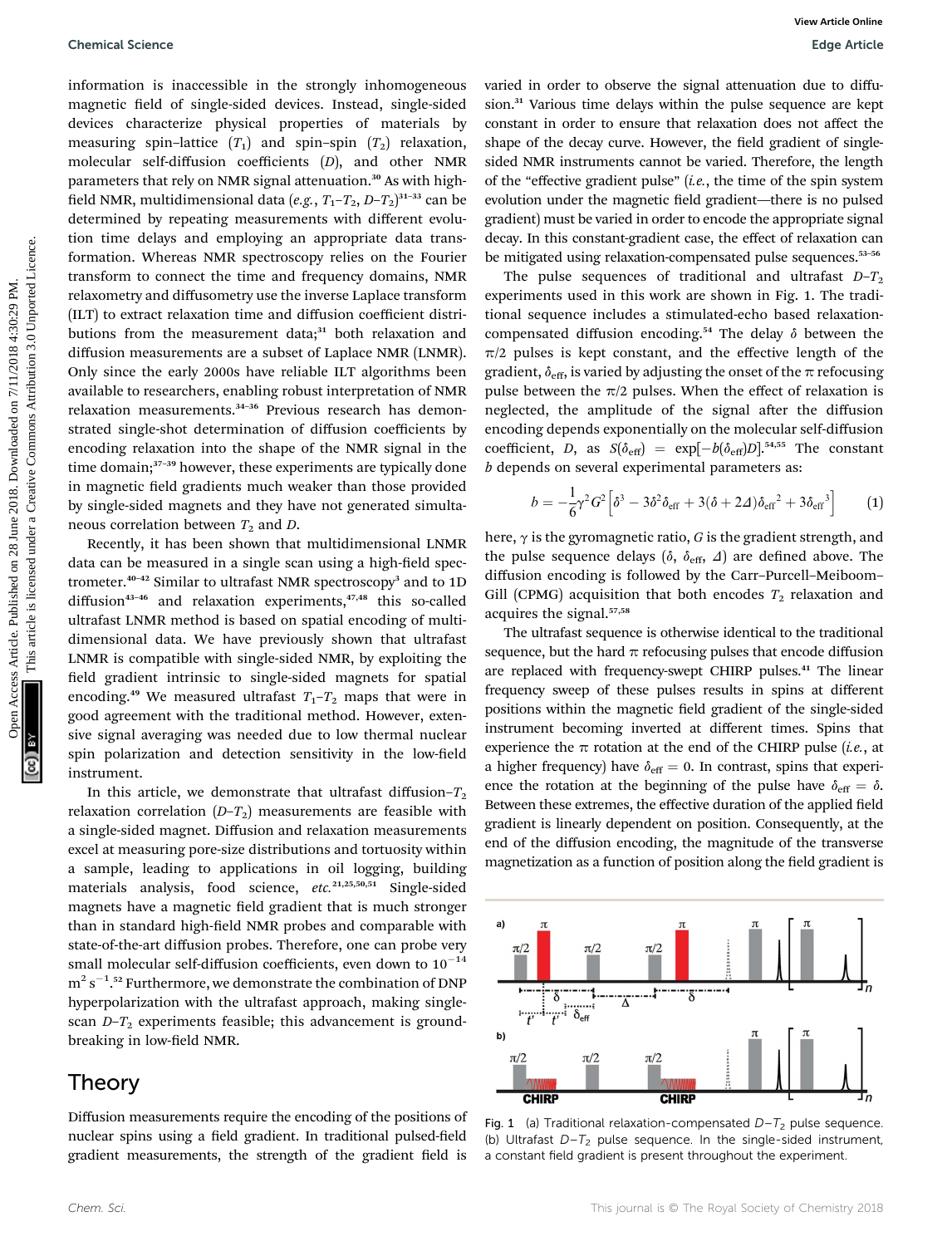equivalent to the diffusion decay curve observed in the traditional (non-frequency-swept) experiment. This magnetization profile is read by applying the principles of MRI throughout the CPMG refocusing/acquisition loop, during which the gradient of the single-sided magnet acts as a read gradient. In the ultrafast experiment, the full  $D-T_2$  data is equivalent to the traditional experiment and is collected in a single scan.<sup>41</sup>

After acquiring the ultrafast  $D-T_2$  data, each echo of the dataset is Fourier transformed, producing a profile that shows the effect of spatially encoding  $\delta_{\text{eff}}$ . All these echoes together form a raw 2D, revealing the signal intensity as a function of position and the time at which each echo was acquired (see Fig. 2a). Since the frequency sensitivity of the radiofrequency coil is non-uniform, making the spatial sensitivity also nonuniform, the raw dataset is divided by the coil sensitivity profile (see Fig. 2b), itself measured as a reference experiment in which  $\delta_{\text{eff}} = 0$  to eliminate the effect of the sensitivity inhomogeneity.<sup>41</sup> The data outside the relevant CHIRP sweep region is removed, and the resulting dataset is subjected to an appropriate 2D inverse Laplace transform to produce the  $D-T_2$  map of interest.36

### Experimental

## Samples

Samples included glycerol, ethylene glycol, deionized water doped with copper $(n)$  sulfate (0.1% by weight), and 4 Å molecular sieves (particle diameter 3–4 mm) in a deionized water bath. These samples were chosen to have a broad range of diffusion coefficients. All materials were used as received (Sigma-Aldrich, St. Louis, MO).

### NMR experiments

The experiments were carried out using a PM25 NMR-MOUSE  $(0.3$  T, 13 MHz  $^{1}$ H frequency) single-sided magnet with



Fig. 2 (a) The raw data of the ultrafast  $D-T_2$  experiment of hyperpolarized water. The vertical axis represents the spatial dimension, acquired following Fourier transform of each echo individually, while the horizontal axis represents the time at which each echo is acquired. The time projection (sum of all columns) is shown on the right. (b) Comparison of the signal profiles of the ultrafast (red) and reference (black) experiments. In the post processing, the ultrafast data was divided by the reference profile in order to eliminate the effect of inhomogeneous sensitivity of the rf coil across the sample. Dashed blue bars indicate the spatial bandwidth of the CHIRP pulse, 200  $\mu$ m in this example.

a specified gradient of 6.59 T  $m^{-1}$  (Magritek; Wellington, New Zealand) and a Scout spectrometer (Tecmag; Houston, TX).

Ultrafast  $D-T_2$  pulse sequences were designed with  $\delta = 0.4$ –5 ms and  $\Delta$  = 2–40 ms. The reference measurements (to evaluate the rf coil sensitivity) were implemented with a hard  $\pi$  pulse in the middle of the  $\delta$  period, while the UF sequences had an adiabatic, frequency-swept CHIRP inversion pulse. The hard  $\pi$ pulse was calibrated at 6  $\mu$ s ( $\gamma B_1/(2\pi) = 83.4$  kHz). The power of the CHIRP pulses was varied depending on the duration of the CHIRP pulse; however, all had a maximum pulse power of  $\gamma B_1$ /  $(2\pi)$  = 48.1 kHz. The CHIRP pulse amplitude profile was shaped with a WURST function.<sup>5,59</sup> The frequency sweep range of the CHIRP pulses was 84.2 kHz, corresponding to a spatial bandwidth of 300 µm. The number of echoes, echo time, and repetition time were varied as appropriate to capture the full decay and allow for a complete return to thermal equilibrium after each acquisition. The dwell time that was used for acquisition was 4  $\mu$ s (2  $\mu$ s for DI water in molecular sieves) corresponding to a spatial bandwidth of 250 kHz or 890  $\mu$ m (500 kHz or 1780  $\mu$ m); this is much larger than the corresponding spatial bandwidth of the rf coil ( $\sim$ 350 µm) to prevent aliasing artifacts. Other experimental parameters are given in Tables S1 (ultrafast experiments) and S2† (traditional experiments). Edge Article<br>
equiding incomes are presented on the magnitude of  $\approx$  28 June 2018. Download Science (From Health Science Common Access Article is article in the article incomes are common access that are all the substitu

The sample for hyperpolarization consisted of 50  $\mu$ L ethylene glycol in H<sub>2</sub>O (v/v 2 : 3) with 15 mM of 4-hydroxy-2,2,6,6-tetramethylpiperidine 1-oxyl radical (TEMPOL; Sigma-Aldrich, St. Louis, MO). Hyperpolarization was performed in a HyperSense DNP polarizer (Oxford Instruments; Abingdon, UK). For this purpose, the sample was irradiated with 100 mW of microwaves at a frequency of 94.005 GHz and a temperature of  $1.4$  K, in a field of  $3.35$  T for  $30$  min. Subsequently, the hyperpolarized sample was rapidly dissolved in 8 mL of water preheated until a pressure of 10 bar was reached. The dissolved sample was transferred into an injection loop in a sample injector described previously.<sup>60</sup> Using water from a high-pressure syringe pump (model 1000D, Teledyne ISCO; Lincoln, NE), the sample was driven into a custom sample holder (Fig. S1†) that was designed to accommodate the maximum amount of liquid in the sensitive volume of the single-sided magnet. Flow was stopped by simultaneously switching two multi-port valves located at the inlet and the outlet of the sample holder, thereby trapping the injected liquid. The time elapsed from the beginning of the injection to the start of NMR measurement was 595 ms.

DNP experiments were performed with the same single-sided magnet using similar parameters as the non-hyperpolarized experiments, except that a lower-power rf amplifier, available on-site with the DNP apparatus, was used resulting in different pulse lengths/powers. Consequently, the hard  $\pi$  pulse was calibrated at 12  $\mu s$  ( $\gamma B_1/(2\pi) = 41.7$  kHz), the CHIRP pulse had a strength of  $\gamma B_1/(2\pi) = 16.7$  kHz that was ramped linearly from/to 0 kHz at the beginning and end of the pulse, and the CHIRP pulse frequency sweep spanned 56.1 kHz (spatial bandwidth of  $200 \mu m$ ). In addition, the dwell time used for acquisition was  $6 \mu s$ , corresponding to a bandwidth of 167 kHz  $(594 \mu m)$ .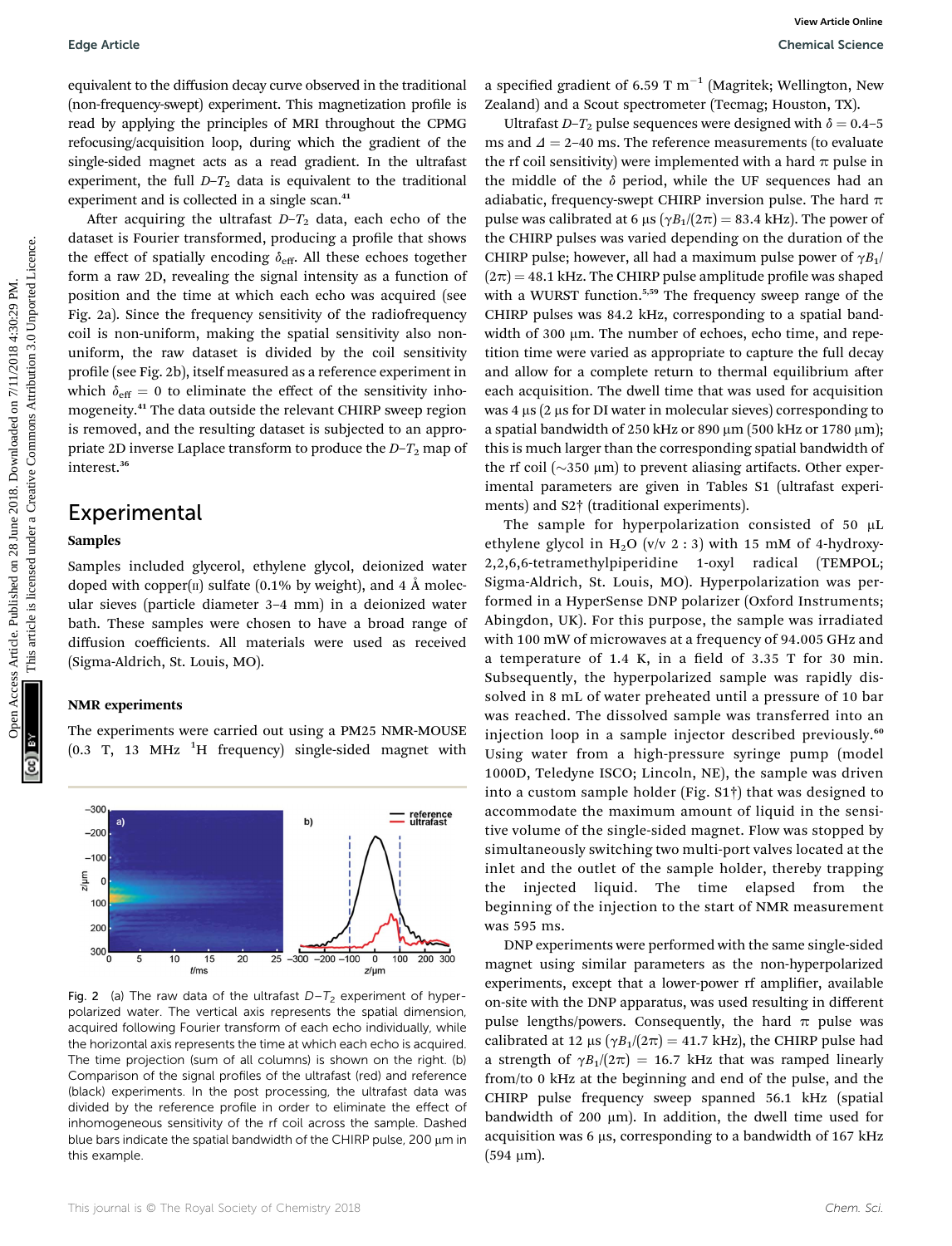#### Data processing

Data were processed using a custom Matlab script that calculates SNR, Fourier transforms each echo of the data, normalizes the CHIRP-encoded echoes against the reference echoes, then exports the appropriate data range. These results are subject to a 2D ILT using a Matlab program (provided by Petrik Galvosas, New Zealand). Peak positions within the  $D-T_2$  map are computed with another Matlab script that identifies  $D$  and  $T_2$  at each peak's maximum intensity (the reported values), as well as  $D$  and  $T_2$  at half of each peak's height, both above and below the maximum value. These values are used to approximate the error in  $T_2$  and D, though the values are upper limits because of the logarithmic axis in which ILTs are performed. All custom Matlab scripts are available via the corresponding author's institutional repository.

#### Results

Fig. 3 displays  $D-T_2$  maps of four samples measured using both the traditional and ultrafast methods. Two samples, ethylene glycol and doped water, demonstrate quantitative agreement between ultrafast and traditional measurements. Both of these samples produce only one peak with diffusion coefficients (see values in Table S3†) that are in agreement with the values reported in the literature within the experimental error (water: D  $\approx 2.2 \times 10^{-9} \,\mathrm{m^2\,s^{-1}}$ ; ethylene glycol:  $D \approx 1 \times 10^{-10} \,\mathrm{m^2\,s^{-1}}$ ).<sup>61,62</sup> Two other samples, glycerol and molecular sieves in a water bath, produce ultrafast results that are similar to but do not completely overlap with the traditional results. Glycerol has a very small molecular self-diffusion coefficient at room temperature (2.5  $\times$  10<sup>–12</sup> m<sup>2</sup> s<sup>–1</sup>),<sup>63</sup> three orders of magnitude smaller than that of water—this small D combined with short relaxation times  $(T_1 \sim 30 \text{ ms}, T_2 \sim 10 \text{ ms})$  makes the measurement challenging (the encoding in this case may be Openies Science<br>
Data process are processed using a custom Malah script that calce a stronger head genetic there are process and the methods are process and the creative article in the creative of the creative of the crea



Fig. 3 Traditional (black) and ultrafast (red)  $D-T_2$  correlation maps of (a) water doped with copper(II) sulfate, (b) ethylene glycol, (c) glycerol, and (d) water in 4 Å molecular sieves. Values for  $D$  and  $T_2$  for these samples are given in Table S3.†

improved by using a different single-sided magnet with a stronger field gradient). Nevertheless, both the ultrafast and traditional measurements are close to the literature value. The  $D-T_2$  maps of water in molecular sieves include two components: one with smaller  $T_2$  and  $D$  values arising from water inside the pores and the other from bulk-like water in between the macroscopic particles themselves. The small differences in the peak positions may originate from imperfections in spatial encoding due to the heterogeneity of the material but are nonetheless clearly resolved in ultrafast measurements.

In addition to the true signals, there are some low-amplitude artificial signals present both in the conventional and ultrafast maps; these are particularly clear close to the edges of the maps. These signals are due to the low signal-to-noise ratio in low-field data and to the ill-posed nature of the inverse Laplace transformation.<sup>33</sup> In addition, the  $T_2$  values in the ultrafast maps appear slightly smaller than in the traditional maps. This may result from the fact that most of the encoded magnetization is located away from the center of the sensitive region of the NMR coil (see Fig. 2b). In those regions, the  $\pi$  pulses of the CPMG loop are imperfect, leading to additional signal decay. On the other hand, this effect seems to be quite small, as the changes are within the line widths of the peaks themselves (see Table S3† for numerical results).

Because of low thermal nuclear polarization, especially so at a low field strength, a large number of scans was accumulated for both the ultrafast and traditional experiments. Even so, the ultrafast approach resulted in enhanced efficiency. For example, the traditional  $D-T_2$  measurement of doped water was done with 256 scans for each of the 25 indirect points, resulting in a total of 6400 acquisitions over an experimental time of nearly 75 minutes (see Table S3†); on the other hand, the ultrafast version with 1024 scans was over six times faster (less than 12 minutes). Although dividing the total signal via spatial encoding lowers the signal-tonoise ratio (SNR) per scan, multiple ultrafast experiments can be repeated in the time equivalent to a single scan of the traditional experiment (factoring in multiple indirect points). Consequently, the sensitivity per unit time in ultrafast experiments is usually at least as good and may even surpass the same sensitivity of traditional experiments.41,49 In our measurements, the estimated sensitivity per unit time provided by the ultrafast approach relative to the traditional approach was between 1 and 2 (see Table S3†).

### $N_{\rm F}$  has a hyperpolarization in  $\sim$

Using dynamic nuclear hyperpolarization (DNP), we were able to improve the NMR sensitivity of water by a factor of  $\sim 10^5$  relative to thermal polarization in a 0.3 T magnet (see Fig. 4a). This sensitivity boost enabled us to measure a full  $D-T_2$  map of hyperpolarized water in a single acquisition using a single-sided magnet, regardless of the relatively low mole fraction (0.003) and concentration (170 mM) of hyperpolarized water (see Fig. 4b). Excluding time for preparation  $(\sim 20 \text{ min})$ , delivery of the hyperpolarized water into an injection loop  $(\sim 1 \text{ s})$ , and driving the sample into the sample holder ( $\sim$ 600 ms), the NMR experiment itself lasted only 22 ms. The resulting  $D-T_2$  map is in excellent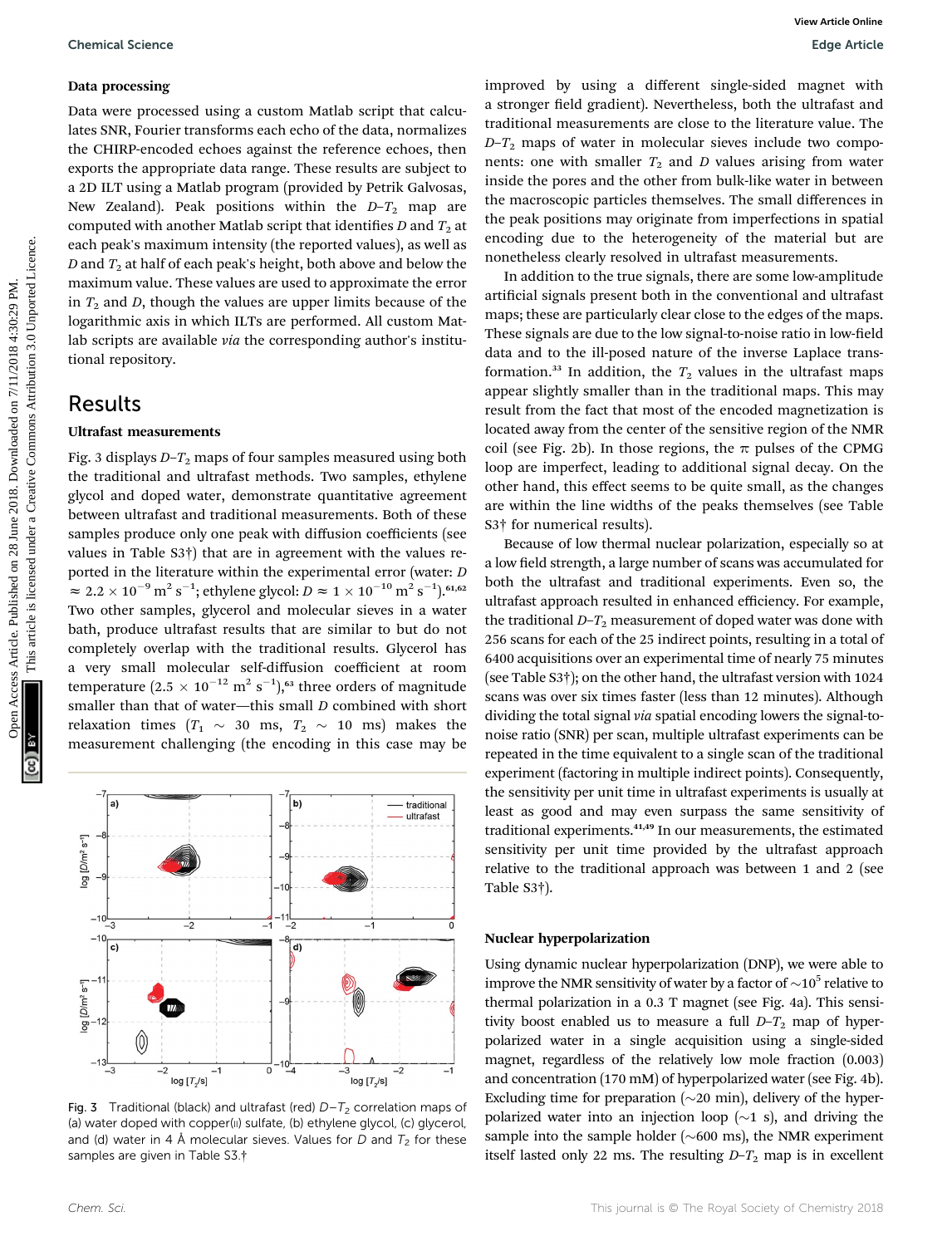

Fig. 4 (a) Signal from a single DNP-hyperpolarized (red) scan and from 16 thermally polarized (black) scans in an ultrafast  $D-T_2$  measurement of water. Despite the small mole fraction of hyperpolarized water (0.003) and reduced number of scans, the hyperpolarized experiment results in a signal-to-noise ratio over 100 times greater than the thermal experiment. (b)  $AD-T<sub>2</sub>$  map of hyperpolarized water measured in a single scan (blue). The map is in a good agreement with the corresponding traditional (black) and thermally polarized (red) ultrafast maps.

agreement with those maps produced by traditional and ultrafast LNMR measurements of thermally polarized (pure) water. We emphasize that using hyperpolarization in the traditional experiment would, in practice, be impossible because it would require regeneration and delivery of DNP before the measurement of each indirect data point. Furthermore, any variability in the amount of hyperpolarization delivered before each indirect point would impose significant noise on the data.

The DNP data shown in Fig. 4 exhibits a SNR of  $\sim$ 140. From conventional experiments, we estimate that a SNR of  $\sim$ 20 is required for reliable extraction of  $D$  and  $T_2$  parameters. Therefore, the DNP experiment would be suitable for measuring diffusion and  $T_2$  in samples exhibiting an accessible volume fraction as low as  $\sim$ 15%, even without increasing the concentration of hyperpolarized spins. Several types of materials, including zeolites, microporous polymers, and metal–organic frameworks may fall within this range. In addition, it is important to consider that DNP requires injection of the hyperpolarized liquid into the NMR volume. In our experiments, flow was stopped after injection using high pressure pumps actuated by pinch valves located at the inlet and outlet; these valves facilitate stabilization of the hyperpolarized fluid in the sample holder.<sup>62,63</sup> Materials with low accessible volumefractions and small pore sizes would benefit even further from injected DNP as they would require shorter stabilization times due to enhanced surface interactions.

Moreover, as shown in Fig. 4, DNP hyperpolarization allows the generation of strong NMR signals from hyperpolarized spins present even at low concentration. Therefore, the diffusion and adsorption behavior of dilute solutes in porous materials can potentially be studied with this method. The larger SNR afforded by hyperpolarization may also facilitate better discrimination of multiple, similar D values within a single sample as described elsewhere.<sup>41</sup>

### **Conclusions**

We demonstrated that spatially encoding diffusion to acquire simultaneous D and  $T_2$  data is feasible with a low-field, single-

sided NMR instrument with a strong magnetic field gradient. The ultrafast  $D-T_2$  maps are in good agreement with traditional measurements, proving the reliability of the method. The results show that this method is applicable for a broad range of diffusion coefficients, at least from  $10^{-8}$  to  $10^{-12}$  m<sup>2</sup> s<sup>-1</sup>. This method can also resolve multiple  $D-T_2$  peaks within a heterogeneous porous material, showing potential for more advanced chemical analysis. Significantly, the single-scan approach enables the use of hyperpolarization to dramatically boost experimental sensitivity. Using DNP hyperpolarization, we observed a sensitivity improvement of  $10^5$  and measured a  $D-T_2$ map in a single-scan; this map shows excellent agreement with non-hyperpolarized measurements and was acquired despite a relatively low concentration of hyperpolarized water. This suggests ground-breaking prospects for low-field, advanced chemical analysis. To the best of our knowledge, this was the first application of nuclear spin hyperpolarization of protons with the single-sided NMR instruments (hyperpolarized  $^{129}$ Xe has been detected previously<sup>30</sup>). Although DNP is an expensive method requiring bulky and non-transportable facilities, other techniques such as PHIP and SEOP allow miniaturized,<sup>60,64</sup> semi-portable hyperpolarization equipment, making mobile, hyperpolarized ultrafast LNMR an extremely attractive field. Cope Article.<br>
This article is the common access Article is a published on 28 June 2018. The common access Article is a published on 28 June 2018. The common access Article is a published under a statistical for a statist

### Conflicts of interest

There are no conflicts to declare.

#### Acknowledgements

We acknowledge the generous support provided by the European Research Council (ERC) under Horizon 2020 (H2020/ 2018–2022/ERC grant agreement no. 772110) and the Academy of Finland (grant numbers 289649 and 294027), the Welch Foundation (Grant A-1658), the National Science Foundation (Grant CHE-1362691) and the Ji and Li Family Foundation. We thank Petrik Galvosas for generously providing the Matlab code to perform the inverse Laplace transform.

### References

- 1 Protein NMR Spectroscopy: Principles and Practice, ed. J. Cavanagh, Academic Press, Amsterdam, Boston, 2nd edn, 2007.
- 2 J. Keeler, Understanding NMR Spectroscopy, John Wiley and Sons, Chichester, U.K, 2nd edn, 2010.
- 3 L. Frydman, T. Scherf and A. Lupulescu, Proc. Natl. Acad. Sci. U. S. A., 2002, 99, 15858–15862.
- 4 P. Pelupessy, J. Am. Chem. Soc., 2003, 125, 12345–12350.
- 5 A. Tal and L. Frydman, Prog. Nucl. Magn. Reson. Spectrosc., 2010, 57, 241–292.
- 6 S. Akoka and P. Giraudeau, Magn. Reson. Chem., 2015, 53, 986–994.
- 7 J. H. Ardenkjaer-Larsen, B. Fridlund, A. Gram, G. Hansson, L. Hansson, M. H. Lerche, R. Servin, M. Thaning and K. Golman, Proc. Natl. Acad. Sci. U. S. A., 2003, 100, 10158– 10163.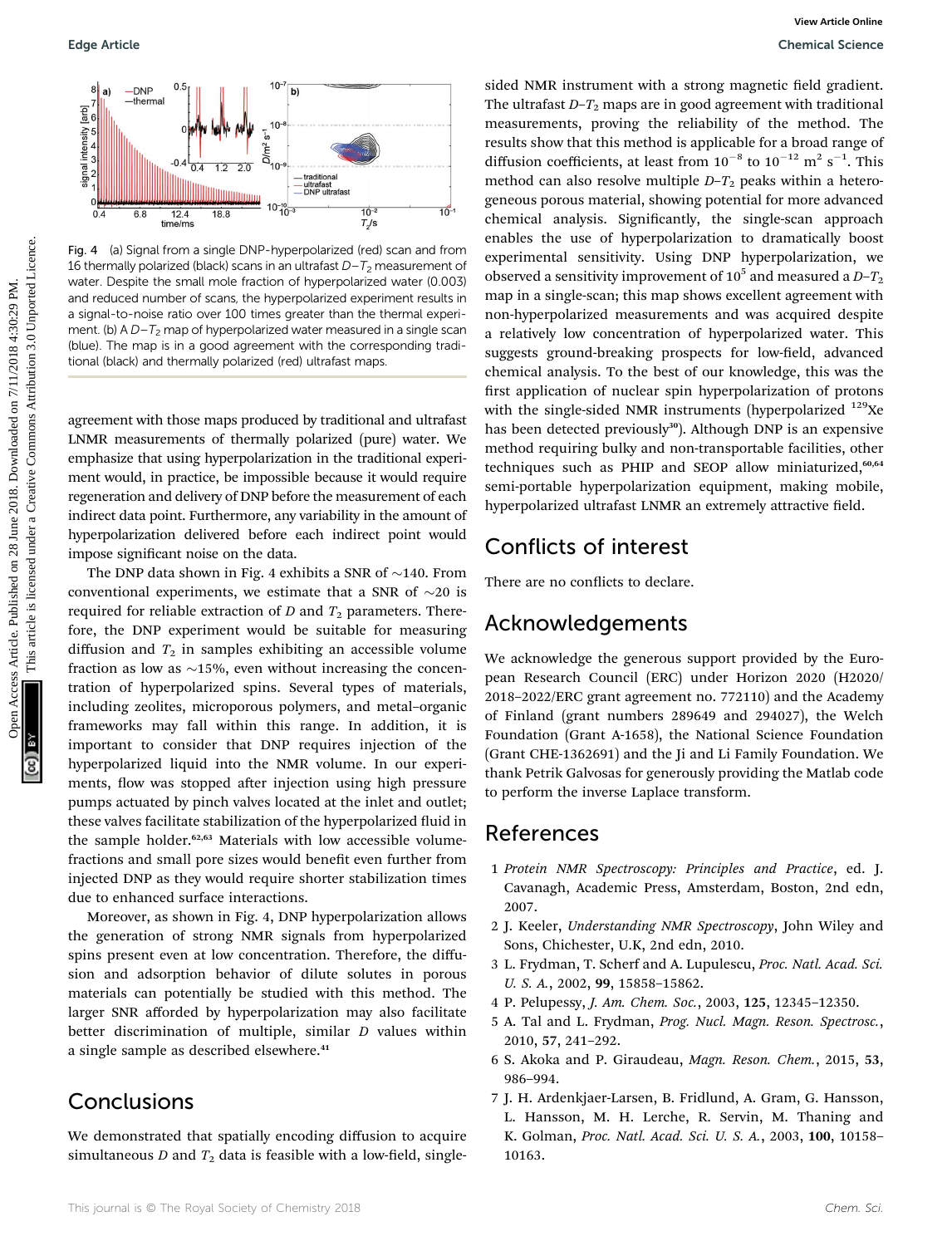- 8 C. R. Bowers, in Encyclopedia of Magnetic Resonance, ed. R. K. Harris, John Wiley & Sons, Ltd, Chichester, UK, 2007.
- 9 R. W. Adams, J. A. Aguilar, K. D. Atkinson, M. J. Cowley, P. I. P. Elliott, S. B. Duckett, G. G. R. Green, I. G. Khazal, J. Lopez-Serrano and D. C. Williamson, Science, 2009, 323, 1708–1711.
- 10 D. A. Barskiy, A. M. Coffey, P. Nikolaou, D. M. Mikhaylov, B. M. Goodson, R. T. Branca, G. J. Lu, M. G. Shapiro, V.-V. Telkki, V. V. Zhivonitko, I. V. Koptyug, O. G. Salnikov, K. V. Kovtunov, V. I. Bukhtiyarov, M. S. Rosen, M. J. Barlow, S. Safavi, I. P. Hall, L. Schröder and E. Y. Chekmenev, Chem.–Eur. J., 2017, 23, 725–751. Openical Science<br>
8 C. R. Bossetti of Magnetic Resonance, ed. R. K. 29 F. J. Riali, T. Bossi, J. A. P. C. Higher, 1997, 1997, 1997, 1997, 1997, 1997, 1997, 1997, 1997, 1997, 1997, 1997, 1997, 1997, 1997, 1997, 1997, 1997,
	- 11 L. Frydman and D. Blazina, Nat. Phys., 2007, 3, 415–419.
	- 12 P. Giraudeau, Y. Shrot and L. Frydman, J. Am. Chem. Soc., 2009, 131, 13902–13903.
	- 13 L. Guduff, D. Kurzbach, C. van Heijenoort, D. Abergel and J.-N. Dumez, Chem.–Eur. J., 2017, 23, 16722–16727.
	- 14 B. Gouilleux, B. Charrier, E. Danieli, J.-N. Dumez, S. Akoka, F.-X. Felpin, M. Rodriguez-Zubiri and P. Giraudeau, Analyst, 2015, 140, 7854–7858.
	- 15 B. Gouilleux, B. Charrier, S. Akoka, F.-X. Felpin, M. Rodriguez-Zubiri and P. Giraudeau, TrAC, Trends Anal. Chem., 2016, 83, 65–75.
	- 16 B. Gouilleux, J. Marchand, B. Charrier, G. S. Remaud and P. Giraudeau, Food Chem., 2018, 244, 153–158.
	- 17 F. Presciutti, J. Perlo, F. Casanova, S. Glöggler, C. Miliani, B. Blümich, B. G. Brunetti and A. Sgamellotti, Appl. Phys. Lett., 2008, 93, 033505.
	- 18 G. R. Fife, B. Stabik, A. E. Kelley, J. N. King, B. Blümich, R. Hoppenbrouwers and T. Meldrum, Magn. Reson. Chem., 2015, <sup>53</sup>, 58–63.
	- 19 S. J. F. Erich, O. C. G. Adan, L. Pel, H. P. Huinink and K. Kopinga, Chem. Mater., 2006, 18, 4500–4504.
	- 20 Ö. Gezici-Koç, C. A. A. M. Thomas, M.-E. B. Michel, S. J. F. Erich, H. P. Huinink, J. Flapper, F. L. Duivenvoorde, L. G. J. van der Ven and O. C. G. Adan, Mater. Today Commun., 2016, 7, 22–31.
	- 21 P. J. McDonald, J. Mitchell, M. Mulheron, P. S. Aptaker, J.-P. Korb and L. Monteilhet, Cem. Concr. Res., 2007, 37, 303–309.
	- 22 M. Van Landeghem, J.-B. d'Espinose de Lacaillerie, B. Blümich, J.-P. Korb and B. Bresson, Cem. Concr. Res., 2013, 48, 86–96.
	- 23 V. Herrmann, K. Unseld, H.-B. Fuchs and B. Blümich, Colloid Polym. Sci., 2002, 280, 758–764.
	- 24 B. Blümich, F. Casanova, A. Buda, K. Kremer and T. Wegener, Acta Phys. Pol., A, 2005, 108, 13–23.
	- 25 M. D. Hürlimann, L. Burcaw and Y.-Q. Song, J. Colloid Interface Sci., 2006, 297, 303–311.
	- 26 J. van Duynhoven, A. Voda, M. Witek and H. Van As, in Annual Reports on NMR Spectroscopy, Elsevier, 2010, vol. 69, pp. 145–197.
	- 27 R. Haken and B. Blümich, *J. Magn. Reson.*, 2000, 144, 195-199.
	- 28 M. Dias, J. Hadgraft, P. M. Glover and P. J. McDonald, J. Phys. D: Appl. Phys., 2003, 36, 364–368.
- 29 F. J. Rühli, T. Böni, J. Perlo, F. Casanova, M. Baias, E. Egarter and B. Blümich, *J. Cult. Herit.*, 2007, 8, 257-263.
- 30 B. Blümich, J. Perlo and F. Casanova, Prog. Nucl. Magn. Reson. Spectrosc., 2008, 52, 197–269.
- 31 P. T. Callaghan, Translational dynamics and magnetic resonance: principles of pulsed gradient spin echo NMR, Oxford University Press, Oxford, New York, 2011.
- 32 Y.-Q. Song, J. Magn. Reson., 2013, 229, 12–24.
- 33 D. Bernin and D. Topgaard, Curr. Opin. Colloid Interface Sci., 2013, 18, 166–172.
- 34 L. Venkataramanan, Y.-Q. Song and M. D. Hurlimann, IEEE Trans. Signal Process., 2002, 50, 1017–1026.
- 35 Y.-Q. Song, L. Venkataramanan, M. D. Hürlimann, M. Flaum, P. Frulla and C. Straley, J. Magn. Reson., 2002, 154, 261–268.
- 36 M. D. Hürlimann and L. Venkataramanan, J. Magn. Reson., 2002, 157, 31–42.
- 37 S. J. Doran and M. Décorps, *J. Magn. Reson., Ser. A*, 1995, 117, 311–316.
- 38 Y.-Q. Song, M. D. Hürlimann and C. Flaum, J. Magn. Reson., 2003, 161, 222–233.
- 39 Y.-Q. Song and X. Tang, J. Magn. Reson., 2004, 170, 136–148.
- 40 S. Ahola and V.-V. Telkki, ChemPhysChem, 2014, 15, 1687– 1692.
- 41 S. Ahola, V. V. Zhivonitko, O. Mankinen, G. Zhang, A. M. Kantola, H.-Y. Chen, C. Hilty, I. V. Koptyug and V.-V. Telkki, Nat. Commun., 2015, 6, 8363.
- 42 O. Mankinen, J. Hollenbach, S. Ahola, J. Matysik and V.-V. Telkki, Microporous Mesoporous Mater., 2018, 269, 75–78.
- 43 M. J. Thrippleton, N. M. Loening and J. Keeler, Magn. Reson. Chem., 2003, 41, 441–447.
- 44 Y. Shrot and L. Frydman, J. Magn. Reson., 2008, 195, 226–231.
- 45 L. Guduff, I. Kuprov, C. van Heijenoort and J.-N. Dumez, Chem. Commun., 2017, 53, 701–704.
- 46 S. Ahola, O. Mankinen and V.-V. Telkki, Magn. Reson. Chem., 2017, 55, 341–347.
- 47 N. M. Loening, M. J. Thrippleton, J. Keeler and R. G. Griffin, J. Magn. Reson., 2003, 164, 321–328.
- 48 P. E. S. Smith, K. J. Donovan, O. Szekely, M. Baias and L. Frydman, ChemPhysChem, 2013, 14, 3138–3145.
- 49 J. N. King, V. J. Lee, S. Ahola, V.-V. Telkki and T. Meldrum, Angew. Chem., Int. Ed., 2016, 55, 5040–5043.
- 50 S. Godefroy and P. T. Callaghan, Magn. Reson. Imaging, 2003, 21, 381–383.
- 51 A. R. Mutina and M. D. Hürlimann, J. Phys. Chem. A, 2008, 112, 3291–3301.
- 52 R. Kwamen, B. Blümich and A. Adams, Macromol. Rapid Commun., 2012, 33, 943–947.
- 53 D. E. Demco, A. Johansson and J. Tegenfeldt, J. Magn. Reson., Ser. A, 1994, 110, 183–193.
- 54 R. Kimmich and E. Fischer, J. Magn. Reson., Ser. A, 1994, 106, 229–235.
- 55 R. Kimmich, NMR: Tomography, Diffusometry, Relaxometry, Springer Berlin Heidelberg, Berlin, Heidelberg, 1997.
- 56 Single-sided NMR, ed. F. Casanova, Springer, Berlin, 2011.
- 57 H. Y. Carr and E. M. Purcell, Phys. Rev., 1954, 94, 630–638.
- 58 S. Meiboom and D. Gill, Rev. Sci. Instrum., 1958, 29, 688–691.